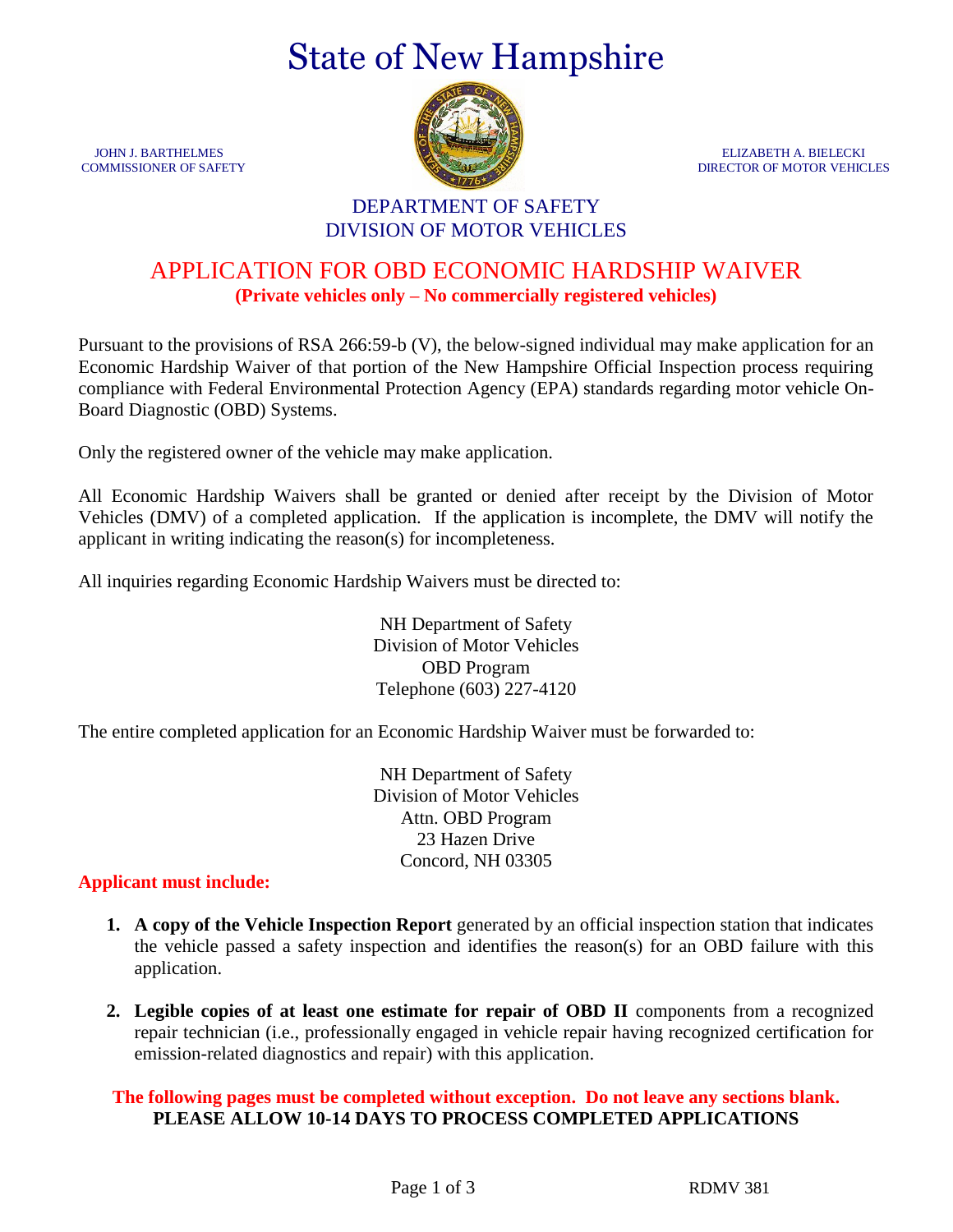#### **This document and following page must be completed without exception.**

**Under penalty of Unsworn Falsification (RSA 641:3), the applicant shall provide the following information:** 

| 3. Name:                                             |                                              |                                                               |                            |                                                                                                                                                                                                                                                                                                                                                      |
|------------------------------------------------------|----------------------------------------------|---------------------------------------------------------------|----------------------------|------------------------------------------------------------------------------------------------------------------------------------------------------------------------------------------------------------------------------------------------------------------------------------------------------------------------------------------------------|
|                                                      | <b>First Name</b>                            | Middle                                                        | <b>Last Name</b>           | Date of Birth                                                                                                                                                                                                                                                                                                                                        |
| <b>Address:</b>                                      |                                              |                                                               |                            | <b>Telephone:</b>                                                                                                                                                                                                                                                                                                                                    |
|                                                      |                                              |                                                               |                            | Number of occupants in the                                                                                                                                                                                                                                                                                                                           |
|                                                      | City/ Town                                   | <b>State</b>                                                  | Zip                        | <b>Applicant's Household?</b>                                                                                                                                                                                                                                                                                                                        |
|                                                      | <b>4. DESCRIPTION OF VEHICLE</b>             |                                                               |                            |                                                                                                                                                                                                                                                                                                                                                      |
| <b>Manufacturer:</b>                                 |                                              |                                                               | <b>Model:</b>              | Year:<br><u> Territoria de la contenentación de la contenentación de la contenentación de la contenentación de la contene</u>                                                                                                                                                                                                                        |
|                                                      | <b>Vehicle Identification Number (VIN):</b>  |                                                               |                            |                                                                                                                                                                                                                                                                                                                                                      |
|                                                      | Approximate number of miles driver per year: |                                                               |                            |                                                                                                                                                                                                                                                                                                                                                      |
|                                                      | 5. APPLICANT EMPLOYMENT STATUS:              |                                                               | <b>Currently Employed:</b> | <b>Full Time</b><br>Part time                                                                                                                                                                                                                                                                                                                        |
|                                                      |                                              |                                                               | <b>Not Employed</b>        |                                                                                                                                                                                                                                                                                                                                                      |
|                                                      |                                              |                                                               |                            |                                                                                                                                                                                                                                                                                                                                                      |
|                                                      |                                              |                                                               |                            |                                                                                                                                                                                                                                                                                                                                                      |
|                                                      |                                              |                                                               |                            | If currently employed, Name and address of employer(s): (If additional space is required, please use separate sheet)                                                                                                                                                                                                                                 |
| 1:                                                   |                                              |                                                               |                            |                                                                                                                                                                                                                                                                                                                                                      |
| 2:<br>3:                                             |                                              | <u> 1989 - Johann Barn, fransk politik formuler (d. 1989)</u> |                            |                                                                                                                                                                                                                                                                                                                                                      |
|                                                      | financial aid/assistance, food-stamps, etc.: |                                                               |                            | 6. List all forms of annual household income for each member of the household in exact dollar amounts (for<br>example the net income filed on your most recent income tax return. Do not send the tax return or pay stubs)<br>including, but not limited to savings, trust funds, pensions, civil settlements, social security, state and/or federal |
| <b>Applicant Income:</b>                             |                                              |                                                               |                            | <u> 1989 - Johann John Stone, mensk politik en beskrivet og det ble store og det ble store og det ble store og de</u>                                                                                                                                                                                                                                |
| <b>Additional Household</b><br><b>Member Income:</b> |                                              |                                                               |                            |                                                                                                                                                                                                                                                                                                                                                      |
| <b>Additional Household</b><br><b>Member Income:</b> |                                              |                                                               |                            |                                                                                                                                                                                                                                                                                                                                                      |

| 1: | Manufacturer:                        | Model: | Year: |
|----|--------------------------------------|--------|-------|
|    | Vehicle Identification Number (VIN): |        |       |
| 2: | Manufacturer:                        | Model: | Year: |
|    | Vehicle Identification Number (VIN): |        |       |